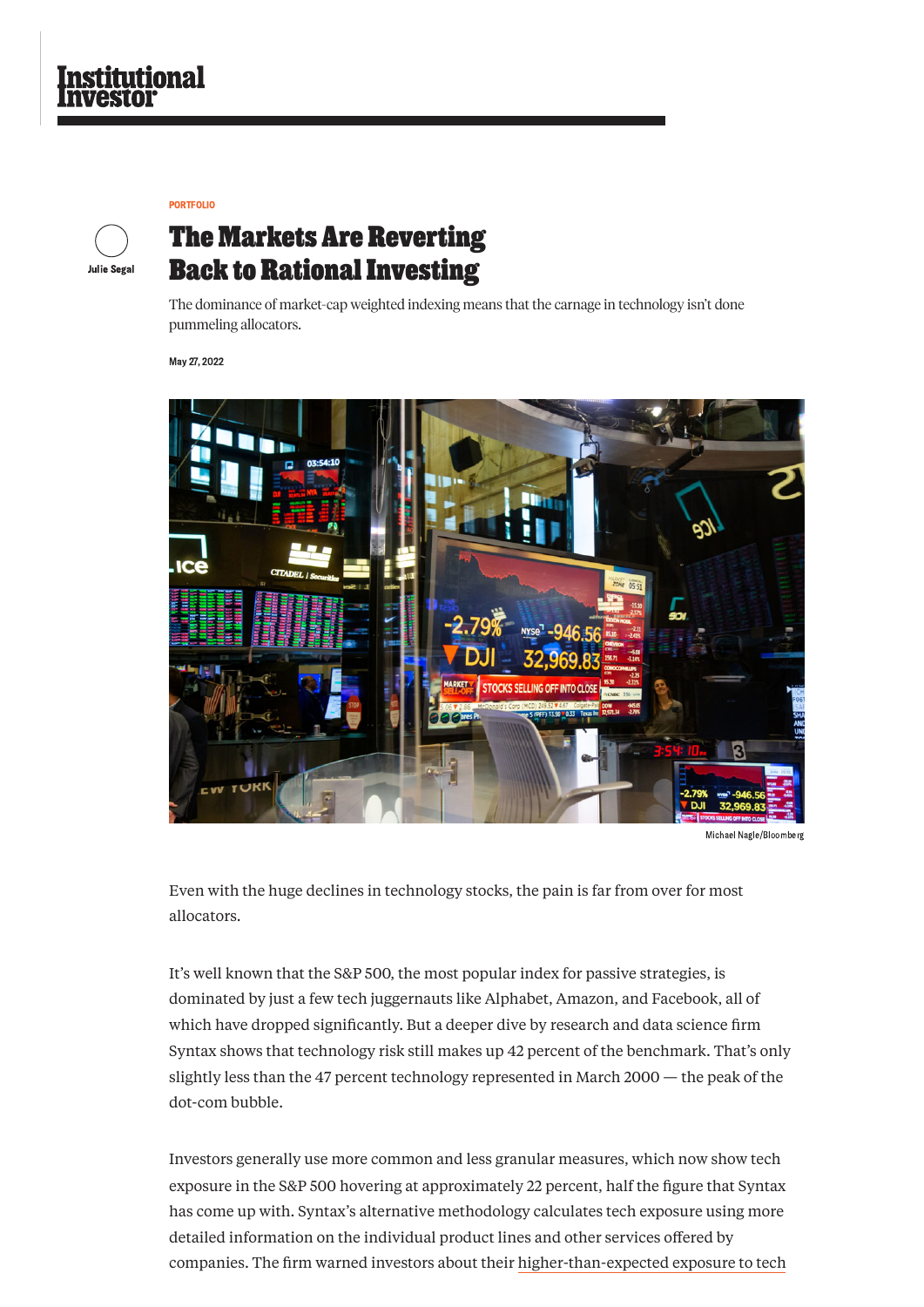Investors can blame their embrace of market-cap-weighted index funds for leaving them more exposed to tech and even less diversified than they think — all at a time when the market is at a significant turning point.

Simon Whitten, product strategist at Syntax, said that investors should keep the 42 percent figure in mind when they feel the temptation to buy into the current market's weakness, thinking it's only a temporary dip. It will fall more, he said.

Whitten added that's it's not surprising that public pension funds and other big investors bought into cap-weighted indexing since the approach is the cheapest way to get exposure to big swaths of the market. Unlike equal-weight or stratified indices, cap-weighted requires little work to keep a portfolio aligned with benchmarks.

"This is a consensus correction. Nobody would look at it and say, 'this is kind of crazy what's happening in the markets. It feels rational.'"

The Syntax strategist said that to figure out what's coming next, investors need to pay attention to what he believes is a regime shift — a return to rational investing where valuation matters. Given that technology is largely a growth play, he pointed to the performance of the Russell 1000 Growth index, which has been double the returns of value strategies over the last five years. While he can't forecast how far growth will fall, he said, "this current market environment feels to me like a reversion back to rational investing." When rationality takes hold, valuations once again become important. "Investors haven't paid attention to valuations for five years," he said.

Whitten said that the markets are fundamentally different than they were in March 2020, when that month's massive decline spooked all investors and prompted the Federal Reserve to intervene. "This is a market correction that's been left up to the markets," Whitten said, acknowledging that it's been a long time since the markets have been left to their own devices. But the Fed isn't intervening this time and is carrying on with its intent to raise interest rates and tame inflation based on economic signals and its own timeline.

With the Fed normalizing rates, tech stocks are very high risk. When rates rise faster than the market expects, long-dated earnings — growth, in other words — have to be ratcheted down. That's because they get discounted much harder than value stocks.

SPONSORED [Rethinking](https://www.institutionalinvestor.com/article/b1y62ff2txy0fy/rethinking-supply-chains-a-look-at-the-challenges-companies-are-facing) Supply Chains: A Look at the Challenges Companies are Facing